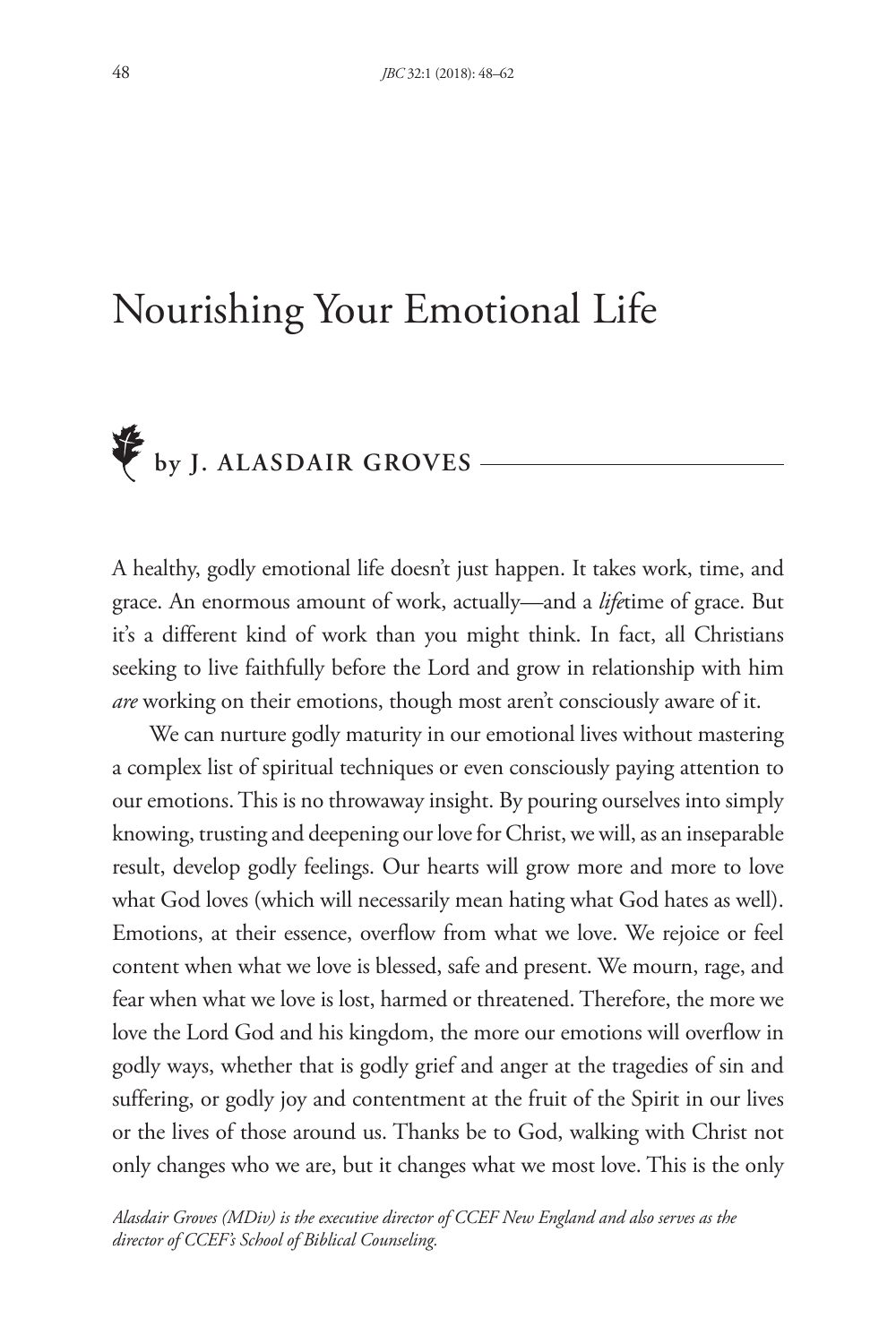true path to a spiritually rich emotional life.

This article<sup>1</sup> then has a very simple goal: to lay out six accessible practices that will incubate and nourish a godly health and maturity in your emotions across the entire emotional spectrum. These suggestions are *not* tools for changing your emotions. Rather, they are ways to harness wise, normal, spiritual practices that will grow your love for what God loves and gradually mold your feelings to reflect the emotional life of our Lord.

This, of course, does not mean there are only six ways to nurture good emotions in your life! Far from it. So please take this as a nudge to get you going, a gentle push to start your feet moving a few steps down a long road. My hope is that reflecting on and walking out any of these steps will make it easier for you to identify other areas that can enrich your heart too.

## **Read Your Bible**

Many of you will have a sinking feeling when you see that my first suggestion is to "read your Bible." Not only is this about the most *un*-novel suggestion you have heard for the Christian life, but it also could very easily feel like a trite answer to a complex topic. Or, worse, it could actually feel condemning and guilt inducing, as if I'm suggesting that if you would just read your Bible, then your emotions would all fall into line.

The reason I start with "read your Bible" is none of these. Instead, I start here because reading the Bible is a perfect poster child for the idea that you don't have to come up with fancy new methods to mature your emotions. Even this most basic of Christian practices can bear rich fruit in your emotional life.

There are three main ways the Bible does this. The first and most obvious is when we turn to favorite passages in the midst of strong, troubling emotions such as anxiety, anger, confusion, bitterness, guilt, or despair—and find help.

For example, I vividly remember a late evening in early 2010, sitting in a colleague's guest room nervously preparing myself to meet with pastors the next day. The future of the counseling center we were hoping to found hinged on the conversations of the next twenty-four hours, and I strongly suspected at least one of these conversations might be strained. I am not prone to anxiety,

<sup>1</sup> This article is an adaptation of a portion of my content from a forthcoming book entitled *Emotions Untangled*, which is scheduled for publication by Crossway in the spring of 2019.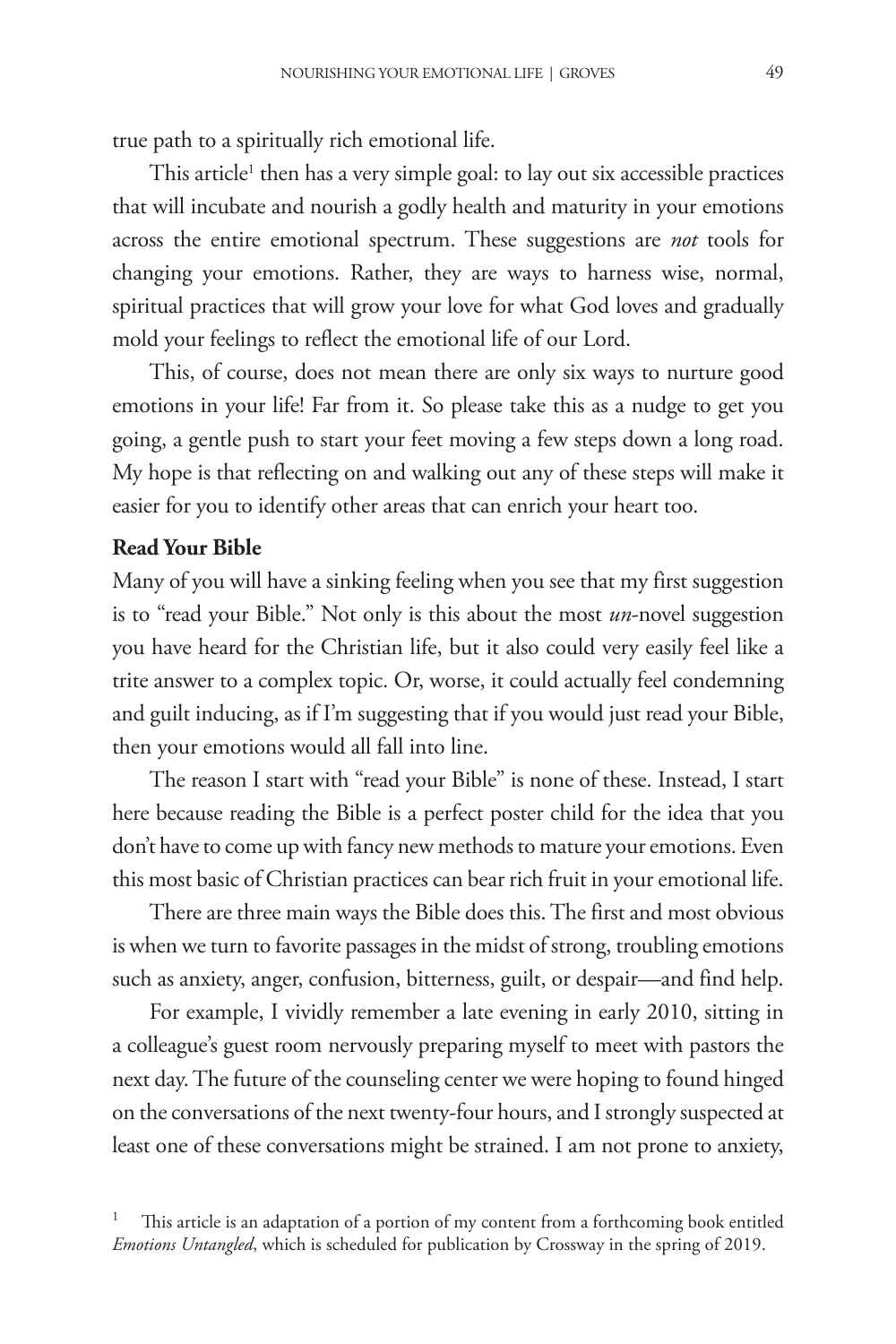but anxiety tugged and clutched at me more intensely that night than I had ever felt before or since.

Knowing that the Bible was a good place to go with my fears, I opened up to the Psalms, and God kindly placed Psalm 27 in front of me. It begins: "The Lord is my light and my salvation." This reminded me God needed to be my hope—not our counseling center. It continues: "Though an army besiege me, my heart will not fear." If David did not need to fear literal armies, how much more could I claim refuge! It helped that night as well to see that David needed to remind himself repeatedly of the good reasons he had not to fear. I could almost hear David's heart beating with anxiety as he wrestled his own soul toward trust in the Lord. My eyes clung to the words of the psalm that night like a rock climber to a handhold on a steep cliff. I've been back to Psalm 27 countless times, and also taken countless other fearful people there in counseling.

Here is a second way the Bible impacts your emotions. Words are powerful. Words that you read and hear shape your perspective. The effect may be extremely subtle, of course. In fact, most of the time you're entirely unaware that words have made any difference at all. But, for better or worse, words always matter. They reinforce your perspective or undercut it, focus your attention or distract you, force you to pause or hurry you along. This is not just a possibility or even a strong likelihood. It is inevitable. The words we are exposed to mold our hearts far more than we think.

Which words do you want shaping the way you see and respond to the world? How do the words of Scripture, in particular, alter your perspective for the better? In a thousand ways. They make you think about the trials and faith of the biblical characters, the similarity of your heart to theirs, and God's faithfulness to them. God's words soak your mind in explicit hopes, promises, comforts, reassurances, commands, reminders, and warnings. They call your attention to who God is, who you are, and how the world works. They engage your emotions directly through humor, lament, dry sarcasm, impassioned entreaty, and euphoric exaltation. They boost you up onto your mental tiptoes to peer through a window in history at God's tender care for a young Moabite woman and her widowed Israelite mother-in-law, a youngest son whom God anoints to kill a giant and become a king, a self-righteous